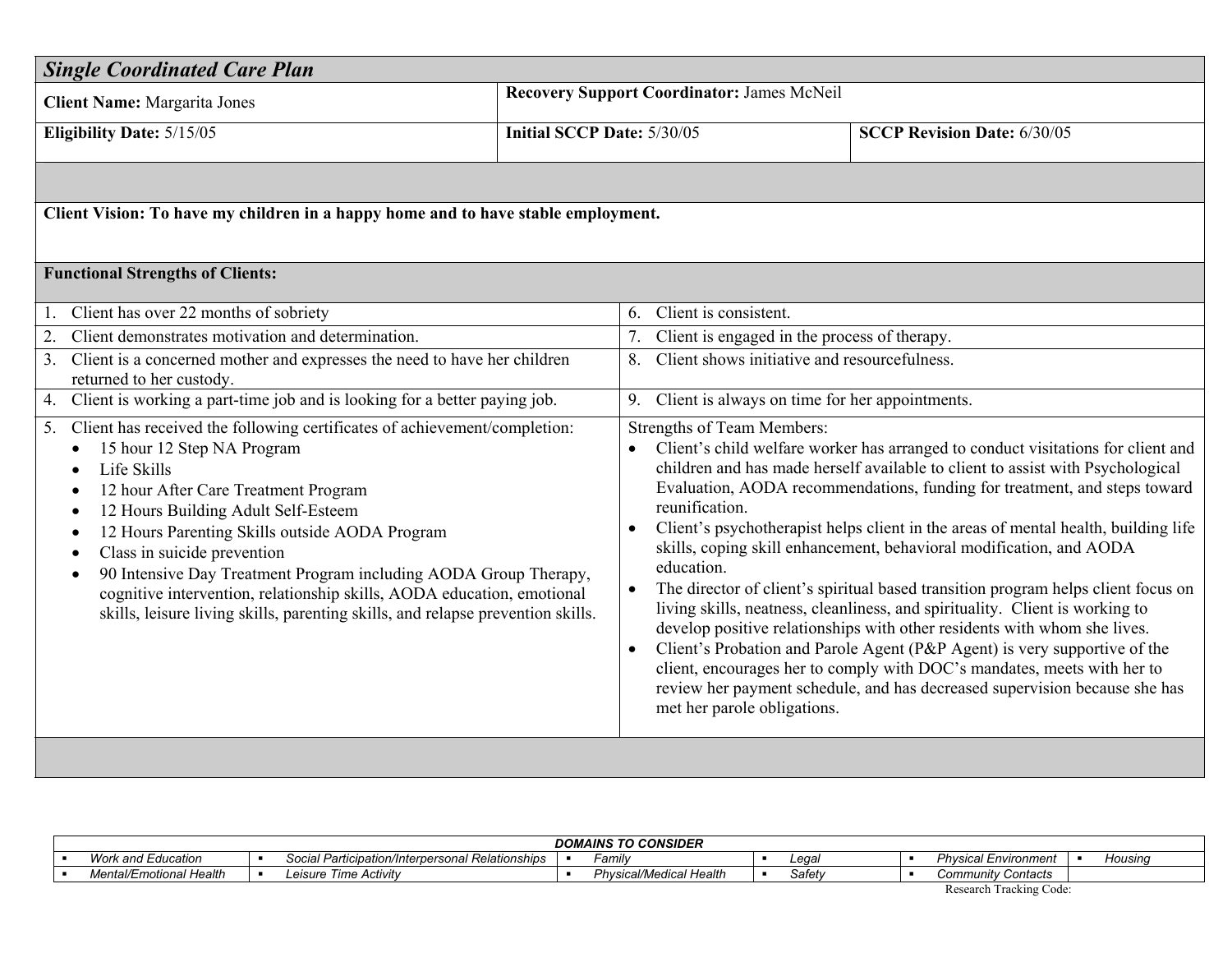**Client:** Margarita Jones **Page 2** 

**Client Vision:** To have both my children in a happy home and to have stable employment

|                                                 | <b>Client Needs</b> |                                      |       |                                                     |       | Strengths/Strategies to Meet Needs (Supported by the Strengths Above) |                                                                                                                                               |         |
|-------------------------------------------------|---------------------|--------------------------------------|-------|-----------------------------------------------------|-------|-----------------------------------------------------------------------|-----------------------------------------------------------------------------------------------------------------------------------------------|---------|
|                                                 | Need to remain      |                                      |       |                                                     |       |                                                                       | Strengths: 22 months of sobriety, motivated and determined, completion of 12-Step NA Program, completed AODA education and other life         |         |
|                                                 | clean and sober.    | skills training.                     |       |                                                     |       |                                                                       |                                                                                                                                               |         |
|                                                 |                     | Strategy:                            |       |                                                     |       |                                                                       |                                                                                                                                               |         |
|                                                 |                     |                                      |       |                                                     |       |                                                                       | A) Client will continue individual therapy 2x/month for 45-60 minutes for mental health and AODA treatment.                                   |         |
|                                                 |                     |                                      |       |                                                     |       |                                                                       | B) Client will attend spirituality 12-step/AODA meeting on Fridays for 1 hour.                                                                |         |
|                                                 |                     |                                      |       |                                                     |       |                                                                       | C) Client will continue to meet with AODA agency case manager bi-weekly as schedule permits for 1-hour office visits or home visits.          |         |
|                                                 |                     |                                      |       |                                                     |       |                                                                       | D) Client must demonstrate negative UA results for every test conducted by DOC on a random basis                                              |         |
|                                                 |                     |                                      |       |                                                     |       |                                                                       |                                                                                                                                               |         |
|                                                 |                     |                                      |       |                                                     |       | Funding                                                               | Progress/                                                                                                                                     |         |
|                                                 |                     | Hr/week                              | Who   | Where                                               | When  | Source                                                                | Accomplished?                                                                                                                                 | Date    |
|                                                 |                     | See Above                            | See   | See                                                 | See   | Wiser                                                                 | Client has cancelled only one visit with her therapist. However,                                                                              | Ongoing |
|                                                 |                     |                                      | Above | Above                                               | Above | Choice                                                                | client has kept all of her appointments with her case manager.                                                                                |         |
|                                                 |                     |                                      |       |                                                     |       | DOC                                                                   |                                                                                                                                               |         |
|                                                 |                     |                                      |       |                                                     |       | (UA)                                                                  | Strategies A-D will continue as stated, but the Agent from DOC will                                                                           | Ongoing |
| provide BMCW with direct dates of client's UAs. |                     |                                      |       |                                                     |       |                                                                       |                                                                                                                                               |         |
| 2.                                              | Need safe,          |                                      |       |                                                     |       |                                                                       | Strengths: Motivated and determined, working a permanent part-time job and searching for a better paying job, planning to find independent    |         |
|                                                 | suitable, and       | housing after her income stabilizes. |       |                                                     |       |                                                                       |                                                                                                                                               |         |
|                                                 | affordable          | Strategy:                            |       |                                                     |       |                                                                       |                                                                                                                                               |         |
|                                                 | housing for         |                                      |       |                                                     |       |                                                                       | A) Client plans to seek other job opportunities within professional businesses by applying for 2-3 different jobs/week in order to meet her   |         |
|                                                 | family.             |                                      |       | independent affordable 2 or 3 bedroom housing need. |       |                                                                       |                                                                                                                                               |         |
|                                                 |                     |                                      |       |                                                     |       |                                                                       | B) Client will find a house that both BMCW and client approve of as being suitable and safe for the family to live in.                        |         |
|                                                 |                     | $\mathcal{C}$                        |       |                                                     |       |                                                                       | Facilitator will assist client in her housing search as housing resources become available and as client draws closer to her planned date for |         |
|                                                 |                     | seeking housing.                     |       |                                                     |       |                                                                       |                                                                                                                                               |         |
|                                                 |                     | Hr/week                              | Who   | Where                                               | When  | Funding                                                               | Progress/                                                                                                                                     | Date    |
|                                                 |                     |                                      |       |                                                     |       | Source                                                                | Accomplished?                                                                                                                                 |         |
|                                                 |                     | See Above                            | See   | See                                                 |       | Client                                                                | Continue with plan of care as stated above.                                                                                                   | Ongoing |
|                                                 |                     |                                      | Above | Above                                               |       | <b>WCSN</b>                                                           |                                                                                                                                               |         |
|                                                 |                     |                                      |       |                                                     |       | Wiser                                                                 |                                                                                                                                               |         |
|                                                 |                     |                                      |       |                                                     |       | Choice                                                                |                                                                                                                                               |         |

| <b>DOMAINS TO CONSIDER</b>                                  |  |                                                     |  |                                  |  |                 |  |                              |  |         |
|-------------------------------------------------------------|--|-----------------------------------------------------|--|----------------------------------|--|-----------------|--|------------------------------|--|---------|
| <b>Work</b><br>`Education<br>and :                          |  | Participation/Interpersonal<br><b>Relationships</b> |  | Family                           |  | $\sim$<br>.cud/ |  | ுcal Environment<br>Physica' |  | Housinq |
| .<br>.<br>$\cdot$ $\cdot$<br>ntal/Emotional Health<br>ו v ו |  | Fime Activitv<br>Leısure                            |  | hvsical/Medical<br>つんぃ<br>Health |  | Safety          |  | <b>Community Contacts</b>    |  |         |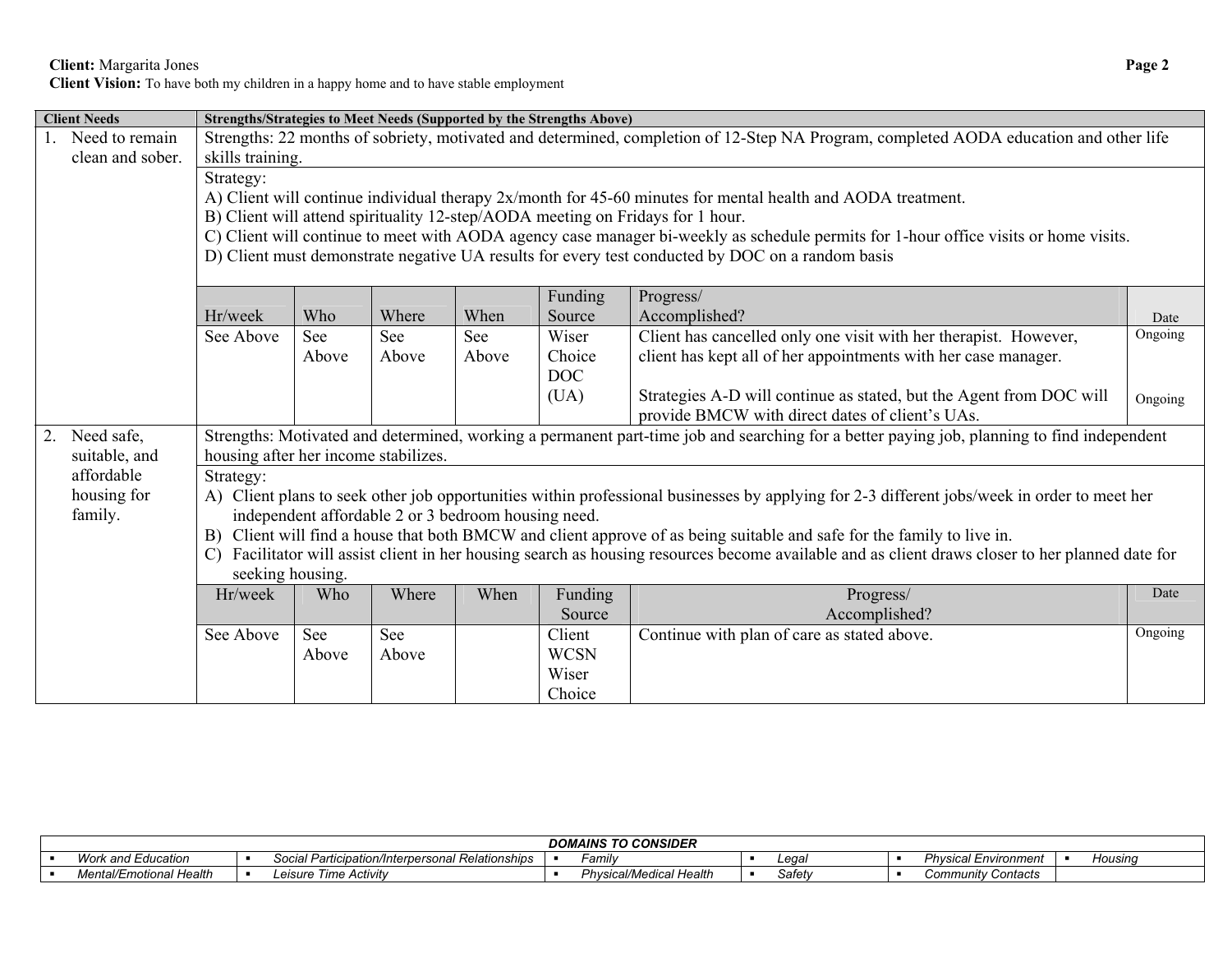## **Client:** Margarita Jones **Page 3**

**Client Vision:** To have both my children in a happy home and to have stable employment

|    | <b>Client Needs</b>                                               | <b>Strengths/Strategies to Meet Needs (Supported by Strengths Above)</b>                                                                                                                                                                                                                                                                                                                                                                                                                                                                                                                                                                                                                                                                                                                                                                                                                                 |                                                                                                                                                                                                                                                                                                               |                                                      |              |                   |                                                                                                                                                                                                                                                                                                                                                                                                                                                                                                                            |         |  |  |  |  |  |  |  |
|----|-------------------------------------------------------------------|----------------------------------------------------------------------------------------------------------------------------------------------------------------------------------------------------------------------------------------------------------------------------------------------------------------------------------------------------------------------------------------------------------------------------------------------------------------------------------------------------------------------------------------------------------------------------------------------------------------------------------------------------------------------------------------------------------------------------------------------------------------------------------------------------------------------------------------------------------------------------------------------------------|---------------------------------------------------------------------------------------------------------------------------------------------------------------------------------------------------------------------------------------------------------------------------------------------------------------|------------------------------------------------------|--------------|-------------------|----------------------------------------------------------------------------------------------------------------------------------------------------------------------------------------------------------------------------------------------------------------------------------------------------------------------------------------------------------------------------------------------------------------------------------------------------------------------------------------------------------------------------|---------|--|--|--|--|--|--|--|
| 3. | Need a good                                                       |                                                                                                                                                                                                                                                                                                                                                                                                                                                                                                                                                                                                                                                                                                                                                                                                                                                                                                          |                                                                                                                                                                                                                                                                                                               |                                                      |              |                   | Strengths: Client has a permanent part-time job; client is actively seeking a better job.                                                                                                                                                                                                                                                                                                                                                                                                                                  |         |  |  |  |  |  |  |  |
|    | paying job.                                                       |                                                                                                                                                                                                                                                                                                                                                                                                                                                                                                                                                                                                                                                                                                                                                                                                                                                                                                          |                                                                                                                                                                                                                                                                                                               | Strategy: P&P Agent refers client to Project Return. |              |                   |                                                                                                                                                                                                                                                                                                                                                                                                                                                                                                                            |         |  |  |  |  |  |  |  |
|    |                                                                   | Hr/week                                                                                                                                                                                                                                                                                                                                                                                                                                                                                                                                                                                                                                                                                                                                                                                                                                                                                                  | Who                                                                                                                                                                                                                                                                                                           | Where                                                | When         | Funding<br>Source | Progress/<br>Accomplished?                                                                                                                                                                                                                                                                                                                                                                                                                                                                                                 | Date    |  |  |  |  |  |  |  |
|    |                                                                   | As info<br>becomes<br>availabl                                                                                                                                                                                                                                                                                                                                                                                                                                                                                                                                                                                                                                                                                                                                                                                                                                                                           | Team<br>membe<br><b>rs</b>                                                                                                                                                                                                                                                                                    | Project<br>Return                                    | 6/08/05      | <b>DOC</b>        | Facilitator referred client to Project Return and client was instructed<br>to call every week.                                                                                                                                                                                                                                                                                                                                                                                                                             | 6/05/05 |  |  |  |  |  |  |  |
|    |                                                                   | e                                                                                                                                                                                                                                                                                                                                                                                                                                                                                                                                                                                                                                                                                                                                                                                                                                                                                                        |                                                                                                                                                                                                                                                                                                               |                                                      |              |                   | Client found her own job at LTC Communications, Inc.                                                                                                                                                                                                                                                                                                                                                                                                                                                                       | 6/20/05 |  |  |  |  |  |  |  |
|    | 4. Need to be able<br>to build a<br>bonded, stable,<br>and secure |                                                                                                                                                                                                                                                                                                                                                                                                                                                                                                                                                                                                                                                                                                                                                                                                                                                                                                          | Strengths: Concerned mother who expresses love for her children, taken classes in self-esteem, parenting, relationship skills, and emotional<br>skills. Has a BMCW worker who helps client with all needed services in the reunification process. Works with therapist and lives successfully<br>with others. |                                                      |              |                   |                                                                                                                                                                                                                                                                                                                                                                                                                                                                                                                            |         |  |  |  |  |  |  |  |
|    | relationship<br>with both my<br>children.                         | Strategy:<br>A) BMCW has scheduled supervised site visits every Saturday for both children for 2 hours to be conducted by the Family Support staff.<br>B) BMCW will monitor client's visitation with children by reported information from Family Support and from reports from children and client.<br>C) BMCW plans to evaluate and move client's supervised visits to unsupervised visits after receiving feedback from client, staff at Family<br>Support, and children after one month of consistent visitations and documentation of negative UAs. Client will be responsible for<br>transportation during the visits.<br>D) Client must contact BMCW at WCSN Site 5 to set up at least once a month appointments or as many as necessary.<br>E) Client and BMCW will inquire about activities or outings during visits with Family Support for her family upon their next contact with<br>agency. |                                                                                                                                                                                                                                                                                                               |                                                      |              |                   |                                                                                                                                                                                                                                                                                                                                                                                                                                                                                                                            |         |  |  |  |  |  |  |  |
|    |                                                                   | Hr/week                                                                                                                                                                                                                                                                                                                                                                                                                                                                                                                                                                                                                                                                                                                                                                                                                                                                                                  | Who                                                                                                                                                                                                                                                                                                           | Where                                                | When         | Funding<br>Source | Progress/<br>Accomplished?                                                                                                                                                                                                                                                                                                                                                                                                                                                                                                 | Date    |  |  |  |  |  |  |  |
|    |                                                                   | See<br>above                                                                                                                                                                                                                                                                                                                                                                                                                                                                                                                                                                                                                                                                                                                                                                                                                                                                                             | See<br>above                                                                                                                                                                                                                                                                                                  | See above                                            | See<br>above | <b>WCSN</b>       | Visits at Family Support continue; however, client verbalizes her<br>dissatisfaction with services and lack of activities for the children.<br>BMCW reports that she has received good reports from Family<br>Support staff regarding client's visitations with children.<br>BMCW plans to move client to unsupervised visits during the second<br>week of September if BMCW receives the dates of client's last UAs<br>from the P&P Agent. P&P Agent agreed to provide this information<br>to BMCW no later than 8/17/02. | Ongoing |  |  |  |  |  |  |  |

| <b>DOMAINS TO CONSIDER</b>           |  |                                                              |  |                                                |  |        |  |                             |  |         |
|--------------------------------------|--|--------------------------------------------------------------|--|------------------------------------------------|--|--------|--|-----------------------------|--|---------|
| Work and Education                   |  | . Relationships<br>I Participation/Interpersonal F<br>Social |  | ∃amilv                                         |  | ∟eqa'  |  | <b>Physical Environment</b> |  | Housina |
| <b>Mental/Emotional Health</b><br>wc |  | Time Activity<br>_eısure                                     |  | Physica.<br>Health<br>ำ <i>cal/Medical r เ</i> |  | Safetv |  | <b>Community Contacts</b>   |  |         |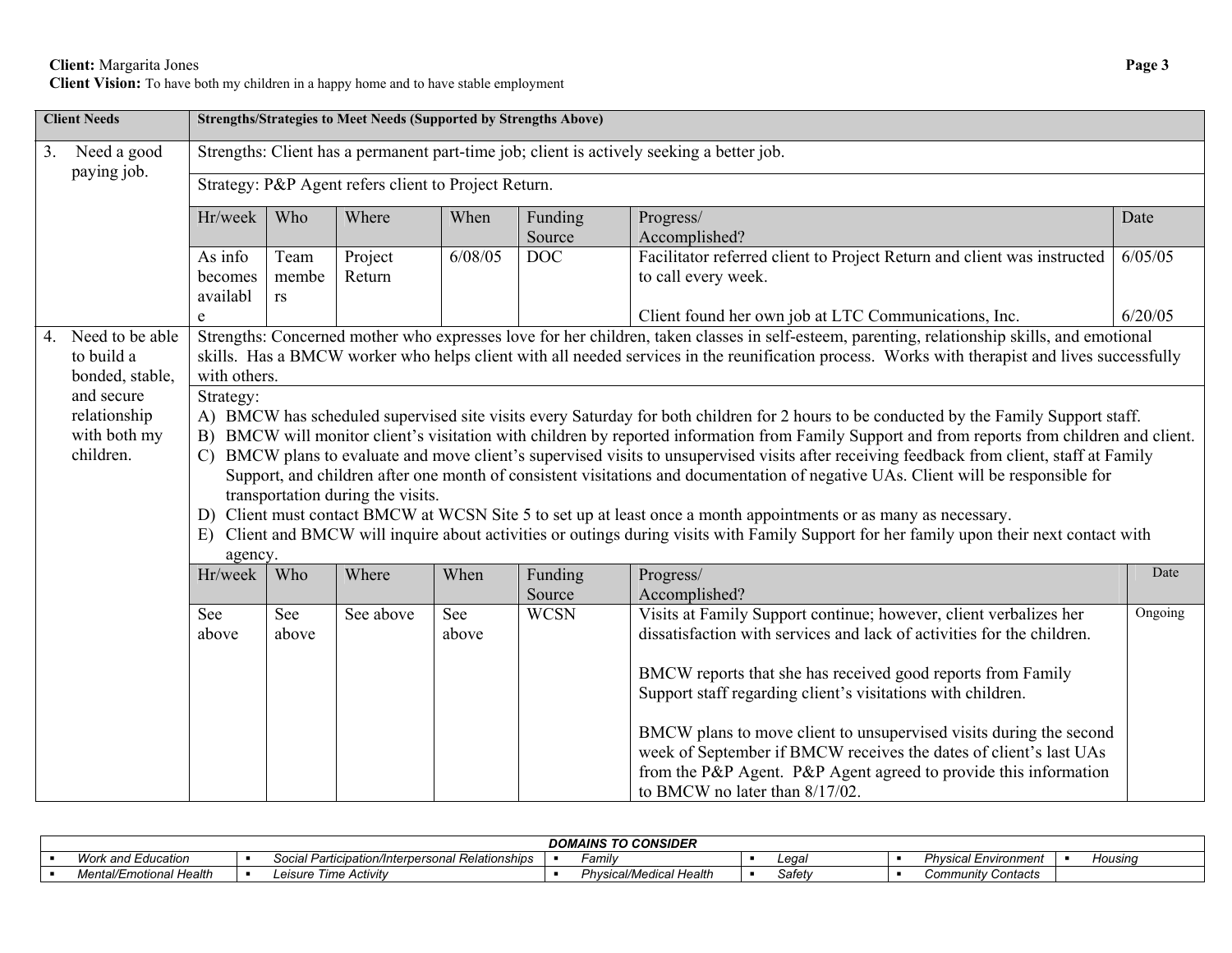**Client:** Margarita Jones **Page 4** 

**Client Vision:** To have both my children in a happy home and to have stable employment

|    | <b>Client Needs</b> | <b>Strengths/Strategies to Meet Needs (Supported by Strengths Above)</b> |           |           |       |                       |                                                                                                                                               |         |  |  |  |  |  |  |
|----|---------------------|--------------------------------------------------------------------------|-----------|-----------|-------|-----------------------|-----------------------------------------------------------------------------------------------------------------------------------------------|---------|--|--|--|--|--|--|
| 5. | Need to pay off     |                                                                          |           |           |       |                       | Strengths: Client shows initiative and resourcefulness; P&P Agent is very supportive; P&P Agent meets with client to review her payment       |         |  |  |  |  |  |  |
|    | court               | schedule.                                                                |           |           |       |                       |                                                                                                                                               |         |  |  |  |  |  |  |
|    | obligations and     |                                                                          |           |           |       |                       | Strategy: P&P Agent will continue to provide client with information regarding regulations surrounding her court and supervision payment plan |         |  |  |  |  |  |  |
|    | supervision         | for her during her every two weeks scheduled appointments.               |           |           |       |                       |                                                                                                                                               |         |  |  |  |  |  |  |
|    | cost.               |                                                                          |           |           |       |                       |                                                                                                                                               |         |  |  |  |  |  |  |
|    |                     | Hr/week                                                                  | Who       | Where     | When  | <b>Funding Source</b> | Progress/Accomplished?                                                                                                                        | Date    |  |  |  |  |  |  |
|    |                     | See Above                                                                | See Above | See Above | See   | Client is responsible | Client continues to pay toward her obligations                                                                                                | Ongoing |  |  |  |  |  |  |
|    |                     |                                                                          |           |           | Above | for her court cost    | but arrears are still present. P&PAgent informed                                                                                              |         |  |  |  |  |  |  |
|    |                     |                                                                          |           |           |       | and supervision       | client that payments would go up.                                                                                                             |         |  |  |  |  |  |  |
|    |                     |                                                                          |           |           |       | obligation payments.  |                                                                                                                                               |         |  |  |  |  |  |  |

## **Notes (Please indicate date of entry):**

5/10/02 – P&P Agent from the Department of Corrections informed both the client and the facilitator that she had prior engagements and show would not be able to attend the initial wraparound meeting. The P&P Agent agreed to provide written input on the client's progress, and plans to attend the next meeting.

8/13/02 – The BMCW worker expressed her concern about the client keeping in contact through scheduled appointment and emphasized the importance of communication between the client and the worker, especially when presenting to the judge at the children's court. It was discussed that the client would call the BMCW to schedule her next appointment no later than tomorrow (8/14/02). Also the BMCW worker clarified to the team that she would be willing to start unsupervised visits for the client provided the following things occurred: a) UA documentation from P&P Agent, b) talk with children, c) conduct home visit at current residence, d) get supervisor's input, and e) client must provide her own transportation.

P&P Agent has informed the team that the client's supervision status has changed from high-risk office and home visits to maximum supervision home or office visits every 2 weeks.

## **Follow-up Meeting Date:**

- $5/30/05$  Initial meeting at 11 am
- 6/30/05 Meeting at 11 am
- Next scheduled meeting  $-7/29/05$  at 1:00 pm

| <b>DOMAINS TO CONSIDER</b> |  |                                                       |  |                            |  |        |  |                             |  |         |
|----------------------------|--|-------------------------------------------------------|--|----------------------------|--|--------|--|-----------------------------|--|---------|
| Work and Education         |  | Social<br>l Participation/Interpersonal Relationships |  | ∃amilv                     |  | ∟eaə′  |  | <b>Physical Environment</b> |  | Housina |
| Mental/Emotional<br>Health |  | Time<br>Activity<br>eısure.                           |  | Physical/Medical<br>Health |  | Safetv |  | <b>Community Contacts</b>   |  |         |